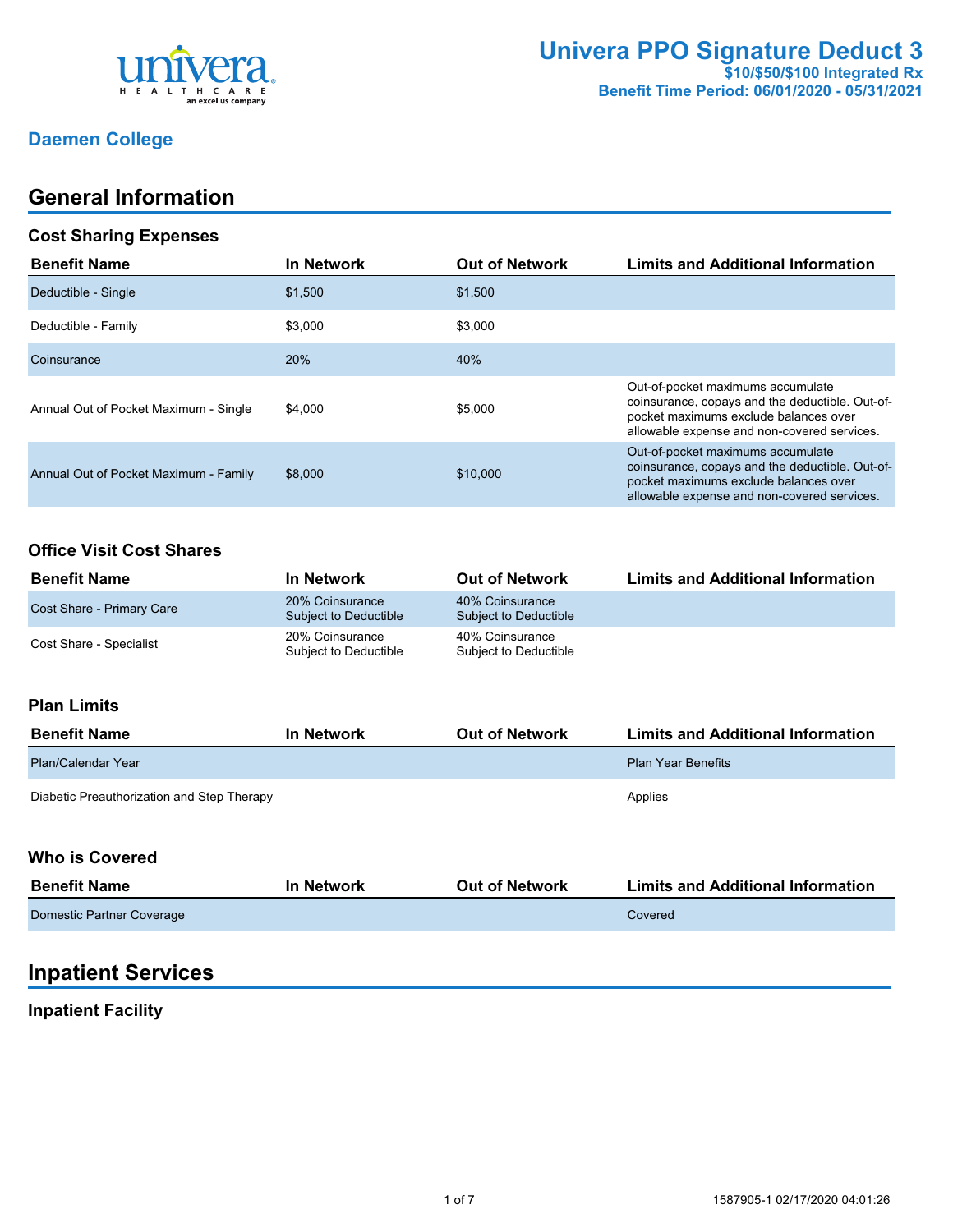| <b>Benefit Name</b>                | <b>In Network</b>                        | <b>Out of Network</b>                           | <b>Limits and Additional Information</b>                      |
|------------------------------------|------------------------------------------|-------------------------------------------------|---------------------------------------------------------------|
| <b>Inpatient Hospital Services</b> | 20% Coinsurance<br>Subject to Deductible | 40% Coinsurance<br><b>Subject to Deductible</b> |                                                               |
| Mental Health Care                 | 20% Coinsurance<br>Subject to Deductible | 40% Coinsurance<br>Subject to Deductible        |                                                               |
| Substance Use Detoxification       | 20% Coinsurance<br>Subject to Deductible | 40% Coinsurance<br>Subject to Deductible        |                                                               |
| <b>Skilled Nursing Facility</b>    | 20% Coinsurance<br>Subject to Deductible | 40% Coinsurance<br>Subject to Deductible        | 45 Days per contract year<br>Limits are combined INN and OON. |
| <b>Physical Rehabilitation</b>     | 20% Coinsurance<br>Subject to Deductible | 40% Coinsurance<br><b>Subject to Deductible</b> | 60 Days per contract year<br>Limits are combined INN and OON. |
| <b>Maternity Care</b>              | 20% Coinsurance<br>Subject to Deductible | 40% Coinsurance<br>Subject to Deductible        |                                                               |

## **Inpatient Professional Services**

| <b>Benefit Name</b>               | In Network                                                   | <b>Out of Network</b>                    | <b>Limits and Additional Information</b>                                                                                                                  |
|-----------------------------------|--------------------------------------------------------------|------------------------------------------|-----------------------------------------------------------------------------------------------------------------------------------------------------------|
| <b>Inpatient Hospital Surgery</b> | PCP/Specialist - 20%<br>Coinsurance<br>Subject to Deductible | 40% Coinsurance<br>Subject to Deductible |                                                                                                                                                           |
| Anesthesia                        | PCP/Specialist - 20%<br>Coinsurance<br>Subject to Deductible | 20% Coinsurance<br>Subject to Deductible | Includes anesthesia rendered for Inpatient,<br>Outpatient, Office Visit, and Maternity services.<br>Anesthesia does not require a preauth or<br>referral. |

# **Outpatient Facility Services**

## **Outpatient Facility Services**

| <b>Benefit Name</b>                                                      | In Network                                      | <b>Out of Network</b>                    | <b>Limits and Additional Information</b>                                        |
|--------------------------------------------------------------------------|-------------------------------------------------|------------------------------------------|---------------------------------------------------------------------------------|
| SurgiCenters and Freestanding Ambulatory<br><b>Centers Surgical Care</b> | 20% Coinsurance<br><b>Subject to Deductible</b> | 40% Coinsurance<br>Subject to Deductible |                                                                                 |
| Diagnostic X-ray                                                         | 20% Coinsurance<br>Subject to Deductible        | 40% Coinsurance<br>Subject to Deductible |                                                                                 |
| Diagnostic Laboratory and Pathology                                      | 20% Coinsurance<br>Subject to Deductible        | 40% Coinsurance<br>Subject to Deductible |                                                                                 |
| <b>Radiation Therapy</b>                                                 | 20% Coinsurance<br>Subject to Deductible        | 40% Coinsurance<br>Subject to Deductible |                                                                                 |
| Chemotherapy                                                             | 20% Coinsurance<br><b>Subject to Deductible</b> | 40% Coinsurance<br>Subject to Deductible |                                                                                 |
| Infusion Therapy                                                         | <b>Inclusive of Primary Service</b>             | Inclusive of Primary Service             | Is inclusive in the Home Care benefit and not<br>covered as a separate benefit. |
| <b>Dialysis</b>                                                          | 20% Coinsurance<br>Subject to Deductible        | 40% Coinsurance<br>Subject to Deductible |                                                                                 |
| <b>Mental Health Care</b>                                                | 20% Coinsurance<br>Subject to Deductible        | 40% Coinsurance<br>Subject to Deductible | Includes Partial Hospitalization                                                |
| Substance Use Care                                                       | 20% Coinsurance<br><b>Subject to Deductible</b> | 40% Coinsurance<br>Subject to Deductible | Includes Partial Hospitalization                                                |

## **Home and Hospice Care**

### **Home Care**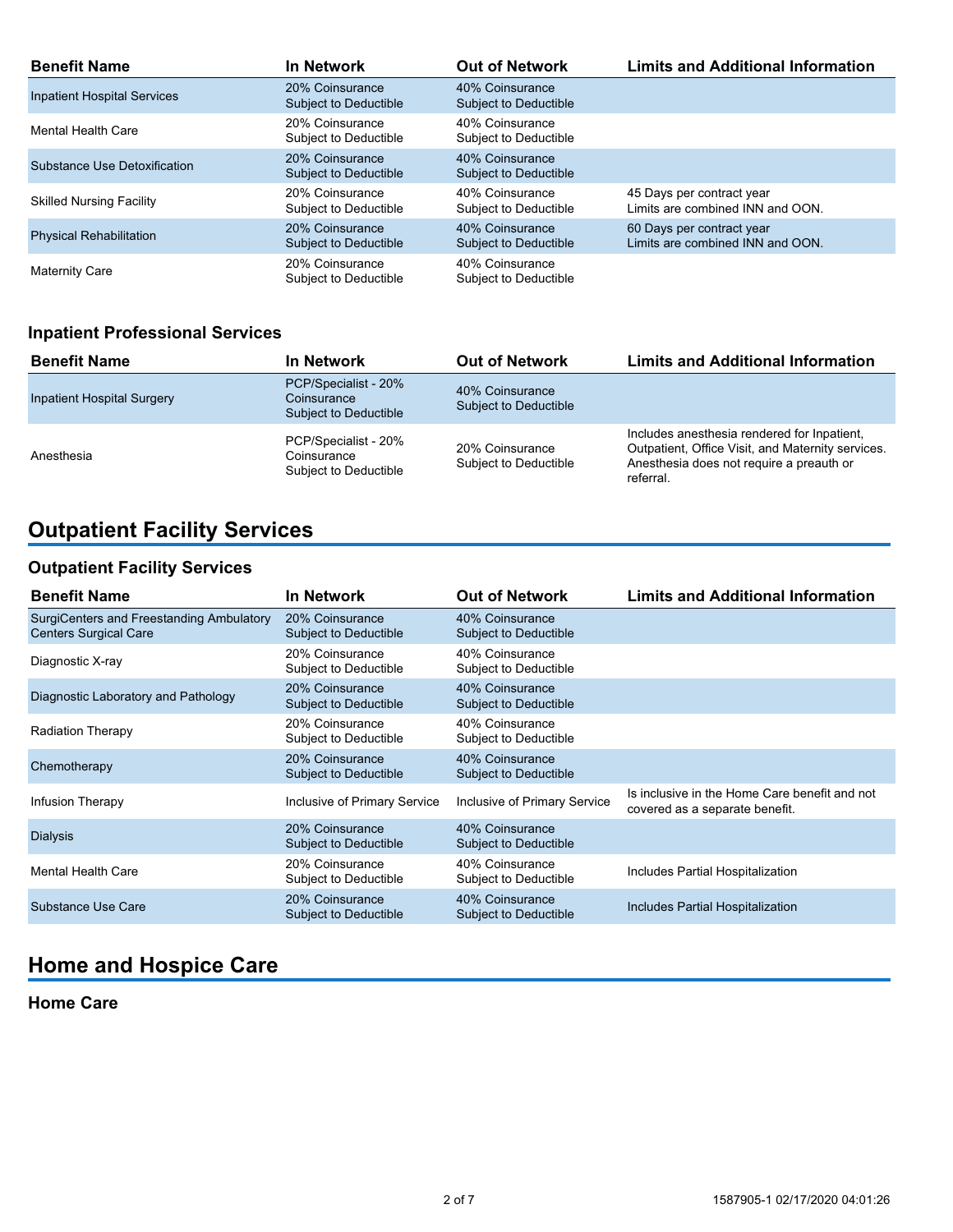| <b>Benefit Name</b>   | In Network                               | <b>Out of Network</b>                    | <b>Limits and Additional Information</b>                                                                                                                                                                                                                                     |
|-----------------------|------------------------------------------|------------------------------------------|------------------------------------------------------------------------------------------------------------------------------------------------------------------------------------------------------------------------------------------------------------------------------|
| Home Care             | 20% Coinsurance<br>Subject to Deductible | 40% Coinsurance<br>Subject to Deductible |                                                                                                                                                                                                                                                                              |
| Home Infusion Therapy | 20% Coinsurance<br>Subject to Deductible | 40% Coinsurance<br>Subject to Deductible | Services must be ordered by a Physician/<br>authorized Health Care Professional and<br>provided by an agency or office licensed/<br>certified to provide infusion therapy as part of a<br>primary service (such as chemotherapy,<br>radiation therapy and home health care). |

## **Hospice Care**

| <b>Benefit Name</b>    | <b>In Network</b>                        | <b>Out of Network</b>                    | <b>Limits and Additional Information</b> |
|------------------------|------------------------------------------|------------------------------------------|------------------------------------------|
| Hospice Care Inpatient | 20% Coinsurance<br>Subject to Deductible | 40% Coinsurance<br>Subiect to Deductible |                                          |

# **Outpatient and Office Professional Services**

### **Professional Services**

| <b>Benefit Name</b>                 | <b>In Network</b>                                            | <b>Out of Network</b>                    | <b>Limits and Additional Information</b>                                                                                                                                                   |
|-------------------------------------|--------------------------------------------------------------|------------------------------------------|--------------------------------------------------------------------------------------------------------------------------------------------------------------------------------------------|
| <b>Office Surgery</b>               | PCP/Specialist - 20%<br>Coinsurance<br>Subject to Deductible | 40% Coinsurance<br>Subject to Deductible |                                                                                                                                                                                            |
| Diagnostic X-ray                    | PCP/Specialist - 20%<br>Coinsurance<br>Subject to Deductible | 40% Coinsurance<br>Subject to Deductible |                                                                                                                                                                                            |
| Diagnostic Laboratory and Pathology | PCP/Specialist - 20%<br>Coinsurance<br>Subject to Deductible | 40% Coinsurance<br>Subject to Deductible |                                                                                                                                                                                            |
| Radiation Therapy                   | PCP/Specialist - 20%<br>Coinsurance<br>Subject to Deductible | 40% Coinsurance<br>Subject to Deductible |                                                                                                                                                                                            |
| Chemotherapy                        | PCP/Specialist - 20%<br>Coinsurance<br>Subject to Deductible | 40% Coinsurance<br>Subject to Deductible |                                                                                                                                                                                            |
| Infusion Therapy                    | PCP/Specialist - Inclusive of<br><b>Primary Service</b>      | Inclusive of Primary Service             | Is inclusive in the Home Care benefit and not<br>covered as a separate benefit.                                                                                                            |
| <b>Dialysis</b>                     | PCP/Specialist - 20%<br>Coinsurance<br>Subject to Deductible | 40% Coinsurance<br>Subject to Deductible |                                                                                                                                                                                            |
| <b>Mental Health Care</b>           | PCP/Specialist - 20%<br>Coinsurance<br>Subject to Deductible | 40% Coinsurance<br>Subject to Deductible |                                                                                                                                                                                            |
| <b>Maternity Care</b>               | PCP/Specialist - 20%<br>Coinsurance<br>Subject to Deductible | 40% Coinsurance<br>Subject to Deductible |                                                                                                                                                                                            |
| <b>TeleMedicine Program</b>         | PCP/Specialist - 0%<br>Coinsurance<br>Subject to Deductible  | <b>Not Covered</b>                       | Covers online internet consultations between<br>the member and the providers who participate in<br>our telemedicine program for medical conditions<br>that are not an emergency condition. |
| <b>Chiropractic Care</b>            | PCP/Specialist - 20%<br>Coinsurance<br>Subject to Deductible | 40% Coinsurance<br>Subject to Deductible |                                                                                                                                                                                            |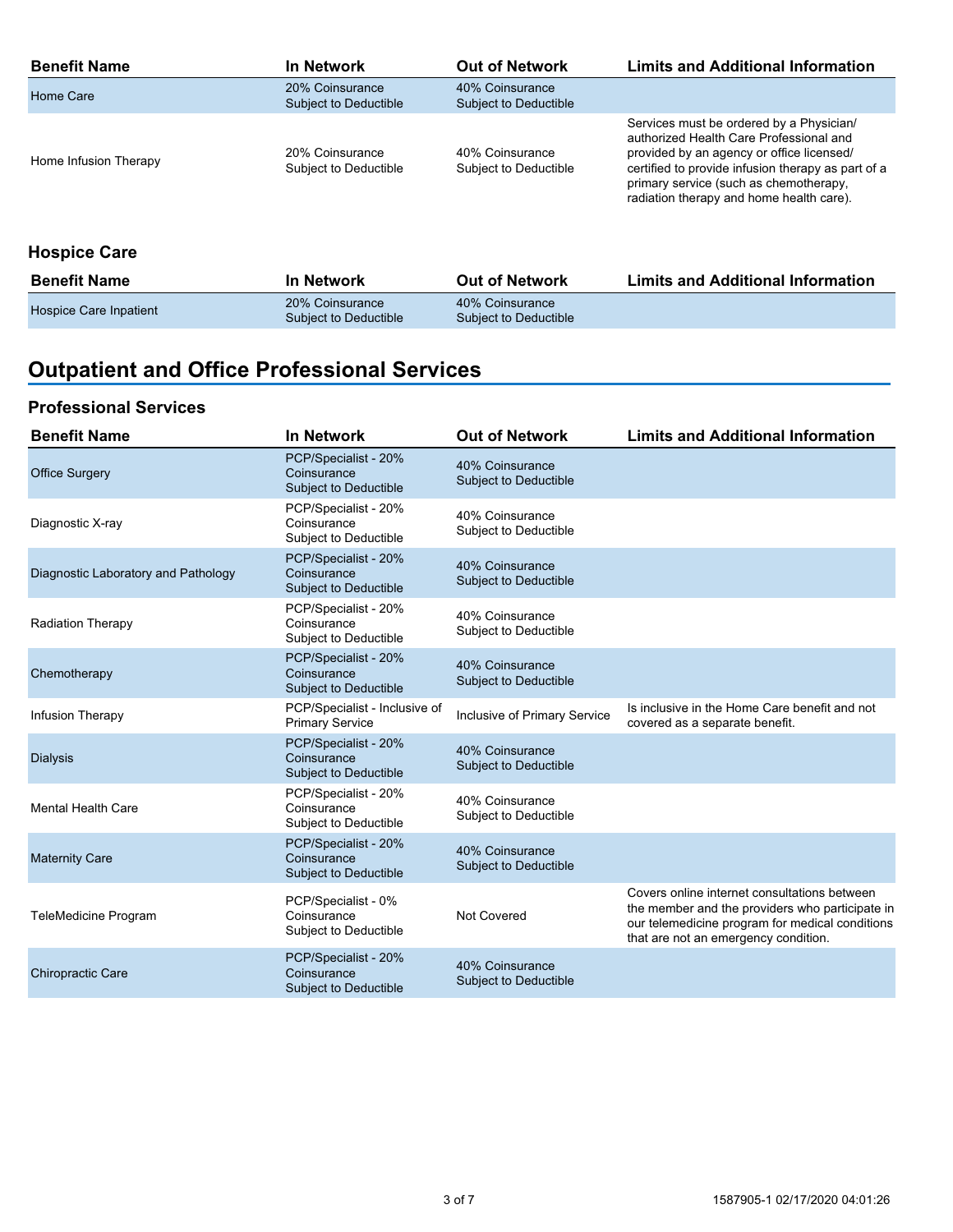| <b>Benefit Name</b>                | <b>In Network</b>                                            | <b>Out of Network</b>                           | <b>Limits and Additional Information</b>                            |
|------------------------------------|--------------------------------------------------------------|-------------------------------------------------|---------------------------------------------------------------------|
| <b>Allergy Testing</b>             | PCP/Specialist - 20%<br>Coinsurance<br>Subject to Deductible | 40% Coinsurance<br><b>Subject to Deductible</b> | Allergy Testing includes injections and scratch<br>and prick tests. |
| Allergy Treatment Including Serum  | PCP/Specialist - 20%<br>Coinsurance<br>Subject to Deductible | 40% Coinsurance<br>Subject to Deductible        | Includes desensitization treatments (injections &<br>serums).       |
| <b>Hearing Evaluations Routine</b> | PCP/Specialist - 20%<br>Coinsurance<br>Subject to Deductible | 40% Coinsurance<br><b>Subject to Deductible</b> | 1 Exam per contract year<br>Limits are combined INN and OON.        |

## **Rehab and Habilitation**

### **Outpatient Facility**

| <b>Benefit Name</b>            | <b>In Network</b>                               | <b>Out of Network</b>                           | <b>Limits and Additional Information</b>                                                                                                                                         |
|--------------------------------|-------------------------------------------------|-------------------------------------------------|----------------------------------------------------------------------------------------------------------------------------------------------------------------------------------|
| <b>Physical Rehabilitation</b> | 20% Coinsurance<br><b>Subject to Deductible</b> | 40% Coinsurance<br><b>Subject to Deductible</b> | 30 Visits per contract year<br>Includes aggregate of visits for INN and OON<br>and professional and facility covered services<br>for physical, speech, and occupational therapy. |
| Occupational Rehabilitation    | 20% Coinsurance<br>Subject to Deductible        | 40% Coinsurance<br>Subject to Deductible        | 30 Visits per contract year<br>Includes aggregate of visits for INN and OON<br>and professional and facility covered services<br>for physical, speech, and occupational therapy. |
| <b>Speech Rehabilitation</b>   | 20% Coinsurance<br>Subject to Deductible        | 40% Coinsurance<br><b>Subject to Deductible</b> | 30 Visits per contract year<br>Includes aggregate of visits for INN and OON<br>and professional and facility covered services<br>for physical, speech, and occupational therapy. |

## **Outpatient Professional Services**

| <b>Benefit Name</b>            | In Network                                                   | <b>Out of Network</b>                    | <b>Limits and Additional Information</b>                                                                                                                                         |
|--------------------------------|--------------------------------------------------------------|------------------------------------------|----------------------------------------------------------------------------------------------------------------------------------------------------------------------------------|
| <b>Physical Rehabilitation</b> | PCP/Specialist - 20%<br>Coinsurance<br>Subject to Deductible | 40% Coinsurance<br>Subject to Deductible | 30 Visits per contract year<br>Includes aggregate of visits for INN and OON<br>and professional and facility covered services<br>for physical, speech, and occupational therapy. |
| Occupational Rehabilitation    | PCP/Specialist - 20%<br>Coinsurance<br>Subject to Deductible | 40% Coinsurance<br>Subject to Deductible | 30 Visits per contract year<br>Includes aggregate of visits for INN and OON<br>and professional and facility covered services<br>for physical, speech, and occupational therapy. |
| <b>Speech Rehabilitation</b>   | PCP/Specialist - 20%<br>Coinsurance<br>Subject to Deductible | 40% Coinsurance<br>Subject to Deductible | 30 Visits per contract year<br>Includes aggregate of visits for INN and OON<br>and professional and facility covered services<br>for physical, speech, and occupational therapy. |

## **Preventive Services**

## **Preventive Professional Services Meeting Federal Guidelines\***

| <b>Benefit Name</b>                 | <b>In Network</b>                          | <b>Out of Network</b>                    | <b>Limits and Additional Information</b> |
|-------------------------------------|--------------------------------------------|------------------------------------------|------------------------------------------|
| <b>Adult Physical Examination</b>   | PCP/Specialist - Covered in<br>Full        | 40% Coinsurance<br>Subject to Deductible | I Exam per contract year                 |
| Adult Immunizations                 | PCP/Specialist - Covered in<br>Full        | 40% Coinsurance<br>Subject to Deductible |                                          |
| Well Child Visits and Immunizations | PCP/Specialist - Covered in<br>Full        | 0% Coinsurance                           |                                          |
| Routine GYN Visit                   | PCP/Specialist - Covered in<br>Full        | 40% Coinsurance<br>Subject to Deductible |                                          |
| Pre/Post-Natal Care                 | PCP/Specialist - Covered in<br><b>Full</b> | 40% Coinsurance<br>Subject to Deductible |                                          |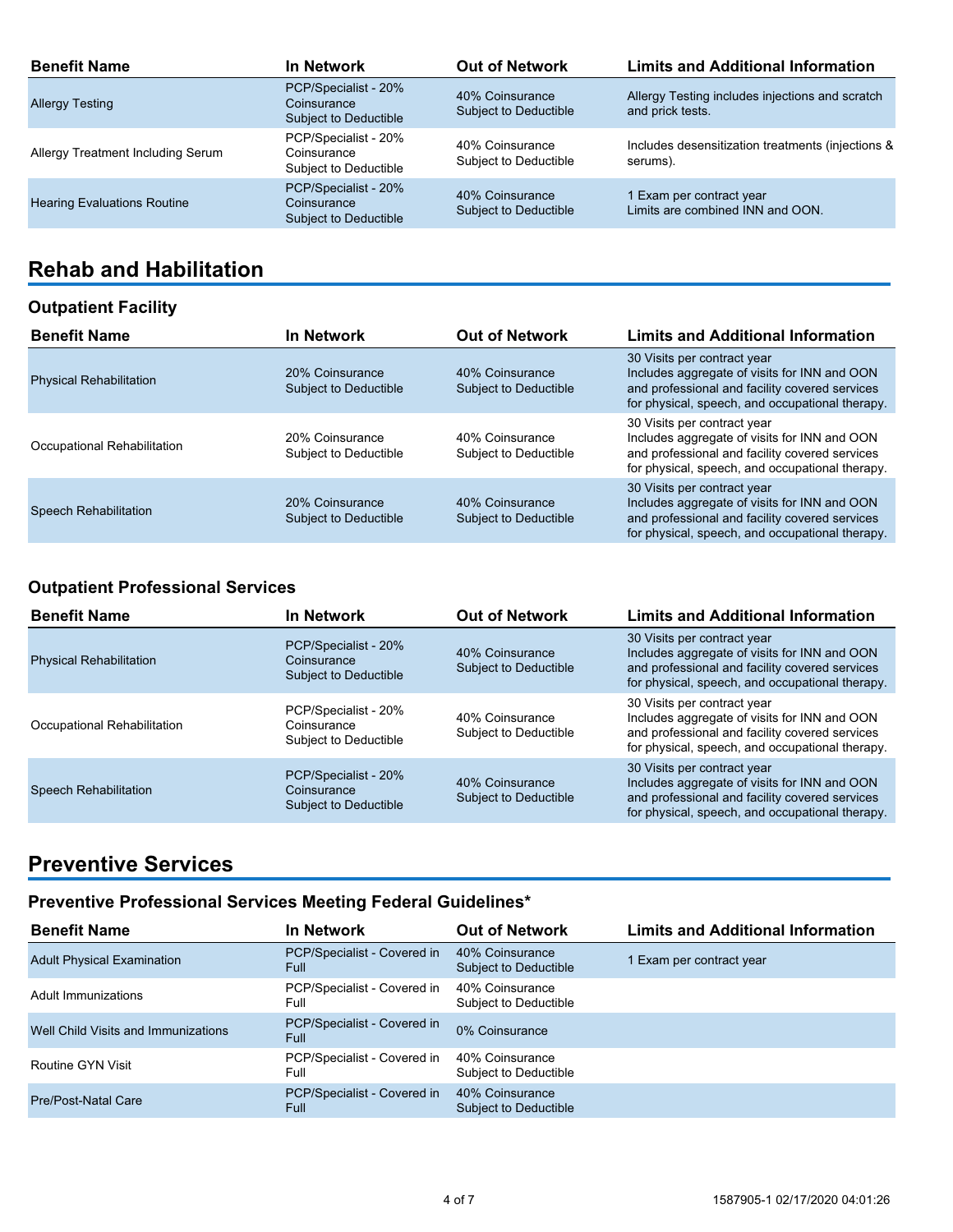| <b>Benefit Name</b>                        | <b>In Network</b>                          | <b>Out of Network</b>                    | <b>Limits and Additional Information</b> |
|--------------------------------------------|--------------------------------------------|------------------------------------------|------------------------------------------|
| Mammography Screening Professional         | PCP/Specialist - Covered in<br><b>Full</b> | 40% Coinsurance<br>Subject to Deductible |                                          |
| Colonoscopy Screening Professional         | PCP/Specialist - Covered in<br>Full        | 40% Coinsurance<br>Subject to Deductible |                                          |
| <b>Bone Density Screening Professional</b> | PCP/Specialist - Covered in<br><b>Full</b> | 40% Coinsurance<br>Subject to Deductible |                                          |

## **Preventive Facility Services Meeting Federal Guidelines\***

| <b>Benefit Name</b>                    | <b>In Network</b> | <b>Out of Network</b>                    | <b>Limits and Additional Information</b> |
|----------------------------------------|-------------------|------------------------------------------|------------------------------------------|
| <b>Cervical Cytology Preventative</b>  | Covered in Full   | 40% Coinsurance<br>Subject to Deductible |                                          |
| Mammography Screening Facility         | Covered in Full   | 40% Coinsurance<br>Subject to Deductible |                                          |
| <b>Colonoscopy Screening Facility</b>  | Covered in Full   | 40% Coinsurance<br>Subject to Deductible |                                          |
| <b>Bone Density Screening Facility</b> | Covered in Full   | 40% Coinsurance<br>Subject to Deductible |                                          |

#### **Preventive services in addition to those required under Federal Guidelines - Professional**

| <b>Benefit Name</b>                        | In Network                                                   | <b>Out of Network</b>                    | <b>Limits and Additional Information</b> |
|--------------------------------------------|--------------------------------------------------------------|------------------------------------------|------------------------------------------|
| <b>Prostate Cancer Screening</b>           | PCP/Specialist - Covered in<br>Full                          | 40% Coinsurance<br>Subject to Deductible |                                          |
| Mammography Screening Professional         | PCP/Specialist - Covered in<br>Full                          | 40% Coinsurance<br>Subject to Deductible |                                          |
| <b>Colonoscopy Screening Professional</b>  | PCP/Specialist - Covered in<br>Full                          | 40% Coinsurance<br>Subject to Deductible |                                          |
| <b>Bone Density Screening Professional</b> | PCP/Specialist - 20%<br>Coinsurance<br>Subject to Deductible | 40% Coinsurance<br>Subject to Deductible |                                          |

### **Preventive services in addition to those required under Federal Guidelines - Facility**

| <b>Benefit Name</b>                    | <b>In Network</b>                        | <b>Out of Network</b>                    | <b>Limits and Additional Information</b> |
|----------------------------------------|------------------------------------------|------------------------------------------|------------------------------------------|
| Mammography Screening Facility         | Covered in Full                          | 40% Coinsurance<br>Subject to Deductible |                                          |
| Colonoscopy Screening Facility         | Covered in Full                          | 40% Coinsurance<br>Subject to Deductible |                                          |
| <b>Bone Density Screening Facility</b> | 20% Coinsurance<br>Subject to Deductible | 40% Coinsurance<br>Subject to Deductible |                                          |

## **Other Benefits**

#### **Additional Benefits**

| <b>Benefit Name</b>                        | In Network                                                          | <b>Out of Network</b>                    | <b>Limits and Additional Information</b>                                                      |
|--------------------------------------------|---------------------------------------------------------------------|------------------------------------------|-----------------------------------------------------------------------------------------------|
| Treatment of Diabetes Insulin and Supplies | PCP/Specialist - 20%<br>Coinsurance<br>Subject to Deductible        | 40% Coinsurance<br>Subject to Deductible | Limited to a 90 day supply for retail pharmacy or<br>a 90 day supply for mail order pharmacy. |
| Diabetic Equipment                         | PCP/Specialist - 20%<br>Coinsurance<br>Subject to Deductible        | 40% Coinsurance<br>Subject to Deductible |                                                                                               |
| Durable Medical Equipment (DME)            | PCP/Specialist - 20%<br>Coinsurance<br><b>Subject to Deductible</b> | 40% Coinsurance<br>Subject to Deductible |                                                                                               |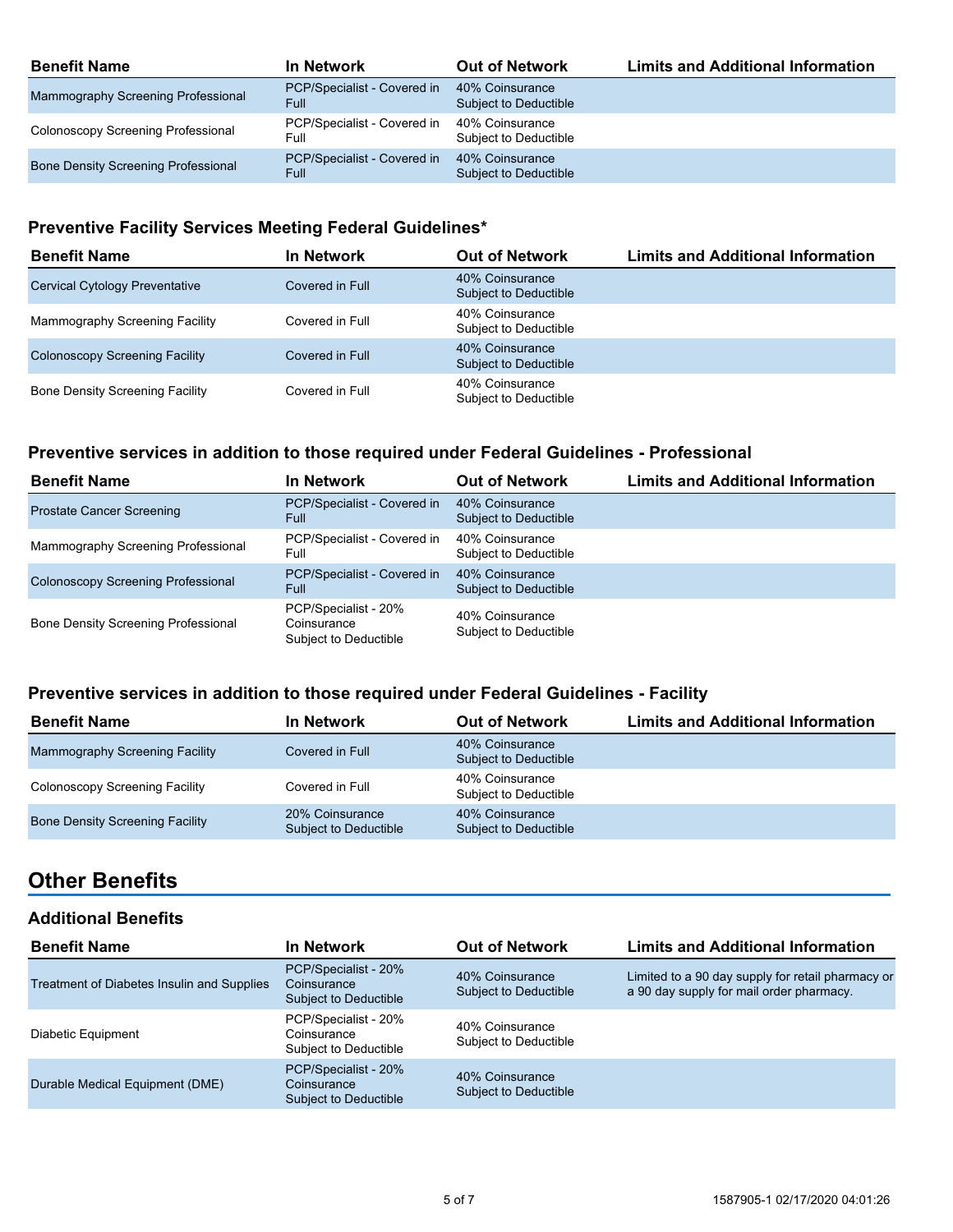| <b>Benefit Name</b>         | In Network                                                   | <b>Out of Network</b>                    | <b>Limits and Additional Information</b> |
|-----------------------------|--------------------------------------------------------------|------------------------------------------|------------------------------------------|
| <b>Medical Supplies</b>     | PCP/Specialist - 20%<br>Coinsurance<br>Subject to Deductible | 40% Coinsurance<br>Subject to Deductible |                                          |
| Acupuncture                 | PCP/Specialist - Not Covered Not Covered                     |                                          | Not Covered                              |
| <b>Private Duty Nursing</b> | PCP/Specialist - Not Covered Not Covered                     |                                          | Not Covered                              |

# **Emergency Services**

## **ER Facility**

| <b>Benefit Name</b>                  | In Network                               | <b>Out of Network</b>                    | <b>Limits and Additional Information</b>                                                                                                                |
|--------------------------------------|------------------------------------------|------------------------------------------|---------------------------------------------------------------------------------------------------------------------------------------------------------|
| <b>Facility Emergency Room Visit</b> | 20% Coinsurance<br>Subject to Deductible | 20% Coinsurance<br>Subject to Deductible | Prior Authorization may not apply to any<br>emergency care services. Emergency services<br>are covered worldwide if provided by a hospital<br>facility. |

## **Transportation**

| <b>Benefit Name</b>                        | In Network            | <b>Out of Network</b> | <b>Limits and Additional Information</b> |
|--------------------------------------------|-----------------------|-----------------------|------------------------------------------|
| Prehospital Emergency and Transportation - | 20% Coinsurance       | 20% Coinsurance       |                                          |
| <b>Ground or Water</b>                     | Subject to Deductible | Subject to Deductible |                                          |

## **Urgent Care**

| <b>Benefit Name</b>               | <b>In Network</b>                        | <b>Out of Network</b>                    | <b>Limits and Additional Information</b> |
|-----------------------------------|------------------------------------------|------------------------------------------|------------------------------------------|
| Urgent Care Center Facility Visit | 20% Coinsurance<br>Subject to Deductible | 40% Coinsurance<br>Subject to Deductible |                                          |

# **Ancillary Benefits**

#### **Vision**

| <b>Benefit Name</b>              | <b>In Network</b> | <b>Out of Network</b>                           | <b>Limits and Additional Information</b> |
|----------------------------------|-------------------|-------------------------------------------------|------------------------------------------|
| <b>Adult Eye Exams - Routine</b> | Covered in Full   | 40% Coinsurance<br><b>Subject to Deductible</b> | 1 Exam per contract year                 |
| Adult Eyewear - Routine          | Not Covered       | Not Covered                                     | Not Covered                              |
| Pediatric Eye Exams - Routine    | Covered in Full   | 40% Coinsurance<br><b>Subject to Deductible</b> | 1 Exam per contract year                 |
| Pediatric Eyewear - Routine      | Not Covered       | Not Covered                                     | Not Covered                              |

# **Rx Benefits**

| <b>Rx Plan</b>      |                   |                       |                                          |  |
|---------------------|-------------------|-----------------------|------------------------------------------|--|
| <b>Benefit Name</b> | <b>In Network</b> | <b>Out of Network</b> | <b>Limits and Additional Information</b> |  |
| <b>Rx Plan</b>      |                   |                       | \$10/\$50/\$100 Integrated Rx            |  |

### **Rx Benefits**